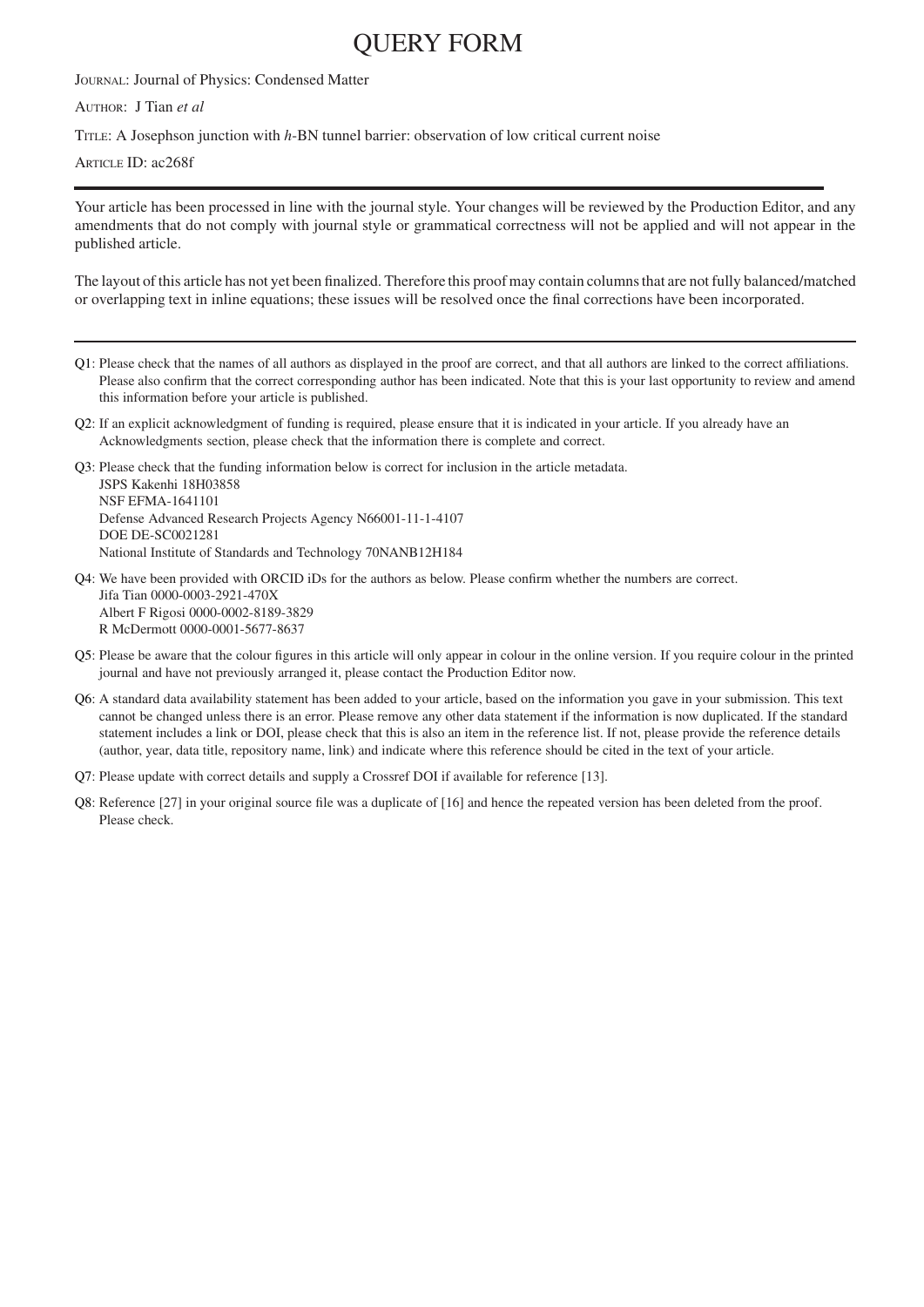## <span id="page-1-2"></span><span id="page-1-1"></span><span id="page-1-0"></span>**[Q2](#page-0-1) [Q3](#page-0-2)**

<span id="page-1-3"></span>**[Q4](#page-0-3)**

# **A Josephson junction with** *h***-BN tunnel [Q1](#page-0-0) barrier: observation of low critical current noise**

### **Jifa Tian**1,2,3,[∗](#page-1-5) **[,](https://orcid.org/0000-0003-2921-470X) Luis A Jauregui**<sup>1</sup>**, C D Wilen**<sup>4</sup>**, Albert F Rigosi**[3](https://orcid.org/0000-0002-8189-3829) **,** David B Newell<sup>3</sup>, R McDermott<sup>[4](https://orcid.org/0000-0001-5677-8637)</sup><sup>®</sup> and Yong P Chen<sup>1,5,6,7,8,[∗](#page-1-5)</sup>

<span id="page-1-5"></span> $<sup>1</sup>$  Department of Physics and Astronomy and Birck Nanotechnology Center, Purdue University, West</sup> Lafayette, IN 47907, United States of America

<sup>2</sup> Department of Physics and Astronomy, University of Wyoming, Laramie, WY 82071, United States of America

<sup>3</sup> National Institute of Standards and Technology, Gaithersburg, MD 20899, United States of America <sup>4</sup> Department of Physics, University of Wisconsin-Madison, Madison, WI 53706, United States of

America

<sup>5</sup> Purdue Quantum Science and Engineering Institute, Purdue University, West Lafayette, IN 47907, United States of America

<sup>6</sup> School of Electrical and Computer Engineering, Purdue University, West Lafayette, IN 47907, United States of America

<sup>7</sup> Institute of Physics and Astronomy and Villum Centers for Dirac Materials and for Hybrid Quantum Materials, Aarhus University, 8000 Aarhus-C, Denmark

<sup>8</sup> WPI-AIMR International Research Center for Materials Sciences, Tohoku University, Sendai 980-8577, Japan

E-mail: [jtian@uwyo.edu](mailto:jtian@uwyo.edu) and [yongchen@purdue.edu](mailto:yongchen@purdue.edu)

Received 22 July 2021, revised 30 August 2021 Accepted for publication 14 September 2021 Published XX XX XXXX



#### **Abstract**

<span id="page-1-4"></span>**[Q5](#page-0-4)**

Decoherence in quantum bits (qubits) is a major challenge for realizing scalable quantum computing. One of the primary causes of decoherence in qubits and quantum circuits based on superconducting Josephson junctions is the critical current fluctuation. Many efforts have been devoted to suppressing the critical current fluctuation in Josephson junctions. Nonetheless, the efforts have been hindered by the defect-induced trapping states in oxide-based tunnel barriers and the interfaces with superconductors in the traditional Josephson junctions. Motivated by this, along with the recent demonstration of 2D insulator *h*-BN with exceptional crystallinity and low defect density, we fabricated a vertical NbSe<sub>2</sub>/h-BN/Nb Josephson junction consisting of a bottom  $NbSe<sub>2</sub>$  superconductor thin layer and a top Nb superconductor spaced by an atomically thin *h*-BN layer. We further characterized the superconducting current and voltage  $(I-V)$  relationships and Fraunhofer pattern of the NbSe<sub>2</sub>/h-BN/Nb junction. Notably, we demonstrated the critical current noise (1/*f* noise power) in the *h*-BN-based Josephson device is at least a factor of four lower than that of the previously studied aluminum oxide-based Josephson junctions. Our work offers a strong promise of *h*-BN as a novel tunnel barrier for high-quality Josephson junctions and qubit applications.

Keywords: Josephson junctions, boron nitride, critical current noise

(Some figures may appear in colour only in the online journal)

<sup>∗</sup> Authors to whom any correspondence should be addressed.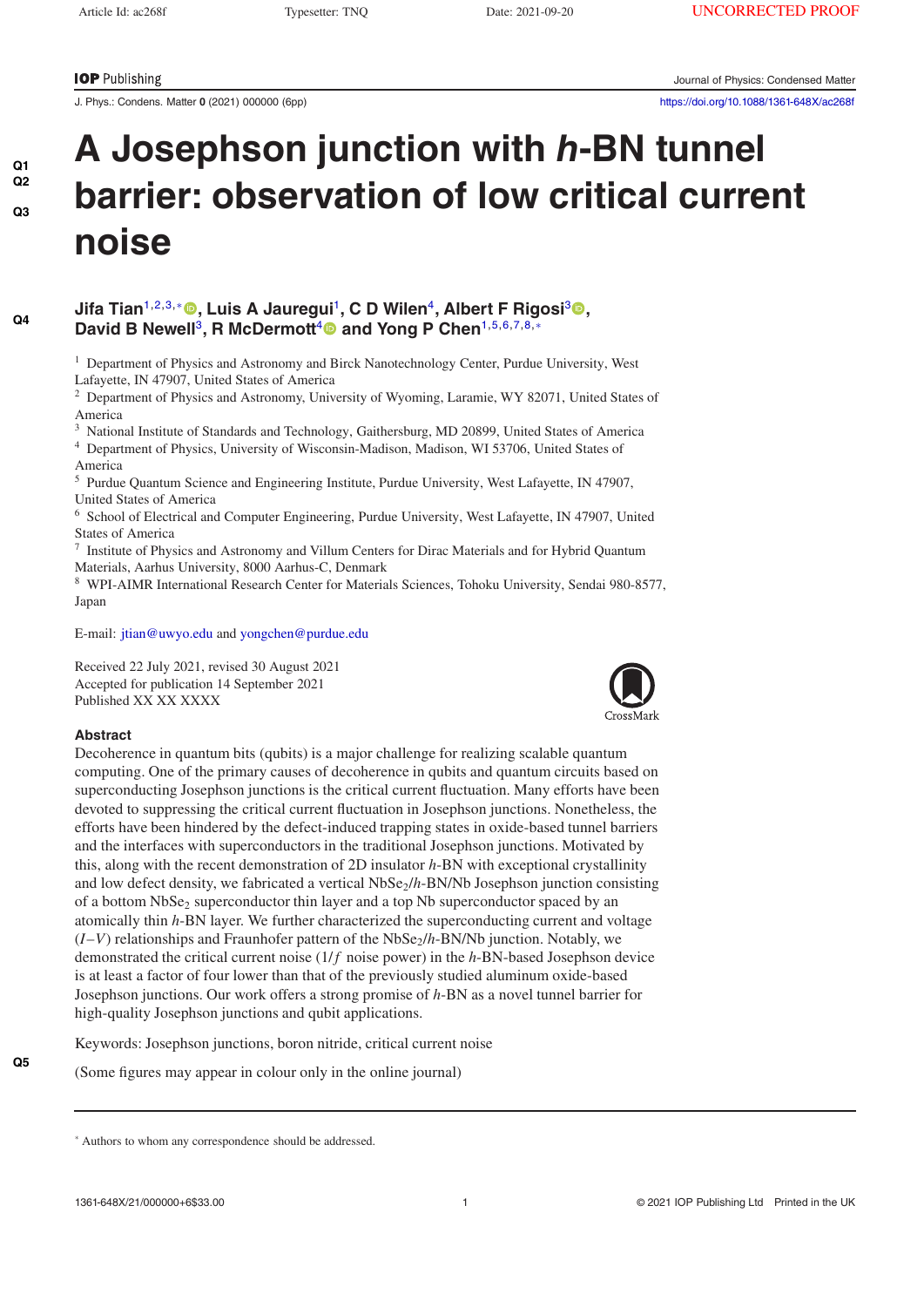#### **1. Introduction**

Josephson junctions underlie the operations of many superconductor-based device applications ranging from superconducting quantum interference devices (SQUIDs) to superconducting quantum bits (qubits) for quantum computing [\[1,](#page-5-3) [2\]](#page-5-4). A representative superconductor–insulator–superconductor (S/I/S) Josephson junction normally consists of two superconductors separated by a thin insulator as a tunnel barrier. Typically, the tunnel barriers in the S/I/S junctions are made of a thin metal oxide layer [\[2\]](#page-5-4), such as aluminum oxide (AlO*x*) [\[3\]](#page-5-5). One of the grand challenges of realizing scalable quantum computing using such a mesoscopic S/I/S junction device is the minimization of decoherence of qubits [\[4,](#page-5-6) [5\]](#page-5-7). It has been shown that the coherence time of qubits in S/I/S Josephson junctions is largely affected by the quality of the individual materials [\[6](#page-5-8)[–9\]](#page-5-9), particularly, the insulating spacer as well as the interfaces between the insulating spacer and its adjacent superconductors, where charge trapping states can inevitably exist. For example, one of the serious problems is the critical-current fluctuation caused by the charge trapping at the defect sites in the S/I/S Josephson junctions [\[4,](#page-5-6) [5,](#page-5-7) [10](#page-5-10)[–12\]](#page-5-11). In recent years, a long-standing goal in this field is to create a high-quality and defect-free insulating spacer that may lead to improved properties of the superconducting Josephson junctions.

Ever since the mechanical exfoliation of atomically thin graphene layers from bulk graphite [\[13,](#page-5-12) [14\]](#page-5-13) and their deposition or dry-transferring on various substrates [\[14\]](#page-5-13), numerous progress has also been made in other two-dimensional (2D) materials, including examples such as insulating hexagonal boron nitride (*h*-BN) [\[15,](#page-5-14) [16\]](#page-5-15), superconducting niobium dis-elenide (NbSe<sub>2</sub>) [\[6,](#page-5-8) [17\]](#page-5-16), semiconducting molybdenum disulfide  $(MoS<sub>2</sub>)$  [\[18,](#page-5-17) [19\]](#page-5-18) and black phosphorene (BP) [\[20\]](#page-5-19), etc. An attractive merit of using 2D insulators and semiconductors as tunnel barriers in high-quality Josephson junctions is that such 2D materials can be highly crystalline, atomically thin, and nearly defect-free. Recently, notable progress has been made in making designable Josephson junctions using insulating/semiconducting 2D materials. For instance, the Josephson effect in  $AI/MoS_2/A1$  tunnel junctions using a  $MoS_2$  thin layer as the tunnel barrier has been recently demonstrated [\[19\]](#page-5-18). People have developed an *in situ* technique to fabricate Nb/BP/Nb Josephson junctions and demonstrated good interfacial properties between Nb and BP by the Josephson effect [\[21\]](#page-5-20). Recently, 2D magnetic insulators (MIs) have also been used to fabricate high-quality magnetic Josephson junctions consisting of 2D superconductor/2D MI/2D superconductor van der Waals (vdW) heterostructures [\[22](#page-5-21)[–24\]](#page-5-22). On the other hand, *h*-BN as the first discovered 2D insulator with a large band gap has attracted extensive attention [\[16,](#page-5-15) [25,](#page-5-23) [26\]](#page-5-24), promising an ideal candidate for making single crystalline and defect-free insulating spacers for Josephson junctions. However, quantitatively analyzing the quality of the Josephson junction devices with an atomically thin *h*-BN layer is still missing. Specifically, how the 2D insulator tunnel barrier affects the critical current noise in the Josephson junctions remains unanswered. In the present study, we have fabricated a vertical NbSe<sub>2</sub>/h-BN/Nb Josephson junction using a bilayer *h*-BN as the insulating spacer (tunnel barrier) and systematically studied its transport characteristics. Our results demonstrate clear Josephson transport properties in the NbSe<sub>2</sub>/h-BN/Nb junction device. We further measured the critical current fluctuations with a  $1/f$  spectral density at low-frequency in the NbSe<sub>2</sub>/h-BN/Nb Josephson device. We find that the critical current noise in the *h*-BN based Josephson device is at least a factor of four lower than the  $1/f$  noise power of the previously studied aluminum oxide-based junctions [\[10\]](#page-5-10).

#### **2. Results and discussion**

We first measured the temperature dependences of the resistances (*R*) from different parts of the Josephson junction, including the two superconductors (Nb and  $NbSe<sub>2</sub>$ ) and the NbSe2/*h*-BN/Nb junction itself (figure [1\(](#page-3-0)d)), respectively. As shown in figure  $2(a)$  $2(a)$ , all three *R* vs *T* curves show a sharp transition from a normal resistive state to a zero-resistance superconducting state at the critical temperatures  $T_c$ 's, indicating a clearly developed superconductivity. The extracted critical temperatures  $T_c$ 's of Nb, NbSe<sub>2</sub>, and NbSe<sub>2</sub>/*h*-BN/Nb junction (figure [2\(](#page-4-0)a)) are  $\approx$ 7 K, 6 K, and 5 K, respectively. We note that the critical temperatures of Nb  $(7 K)$  and NbSe<sub>2</sub> (6 K) in our device are slightly lower than their bulk values  $(9.25 \text{ K}$  for Nb and 7.2 K for NbSe<sub>2</sub>), but higher than the critical temperature  $T_c$  ( $\approx$ 5 K) of the NbSe<sub>2</sub>/h-BN/Nb Josephson junction. Our temperature dependences of the Josephson junction device exhibit the direct signatures of superconductivity and Josephson coupling in the NbSe<sub>2</sub>/h-BN/Nb junction through the *h*-BN tunnel barrier. We further note that, compared to other tunnel devices using atomically thin *h*-BN layers [\[16,](#page-5-15) [27\]](#page-5-25), the normal resistance of the  $NbSe<sub>2</sub>/h-BN/Nb$  junction is relatively small due to the possible pinholes or defects created in the *h*-BN spacer during the sputtering procedure.

We further studied the current–voltage (*I*–*V*) characteristics of the NbSe<sub>2</sub>/h-BN/Nb Josephson junction at  $T = 300$  mK as shown in figure [2\(](#page-4-0)b). The *I*–*V* curves not only exhibit a hysteresis loop as the bias current is swept back and forth, but also show a clear zero-voltage state when the bias current is less than the critical current *I*c. As the bias current *I* is increased above the critic current  $I_c$ , a finite voltage can be measured, indicating that the junction transitions to its normal resistive states, showing the typical behavior of an underdamped Josephson junction. From figure [2\(](#page-4-0)b), we can further extract the Josephson critical current  $(I_c)$  of this device to be  $\approx$ 120  $\mu$ A at *T* = 300 mK. The corresponding critical current density is 2800 A cm<sup>-2</sup> with a junction area of 4.25  $\mu$ m<sup>2</sup>. In addition to the hysteresis around the critical current of  $I_c = 120 \mu A$ , we also observed additional voltage jumps around  $I = 140$  and 175  $\mu$ A as shown in figure [2\(](#page-4-0)b). We attribute these features to breaking of superconductivity (at such high currents) in the NbSe<sub>2</sub> and Nb layers rather than the NbSe2/*h*-BN/Nb junction itself. All of our *I*–*V* results demonstrate a clear Josephson coupling in our NbSe<sub>2</sub>/h-BN/Nb junction device through the atomically thin *h*-BN spacer, which introduces a discontinuity in the superconducting order parameter in the Josephson effect.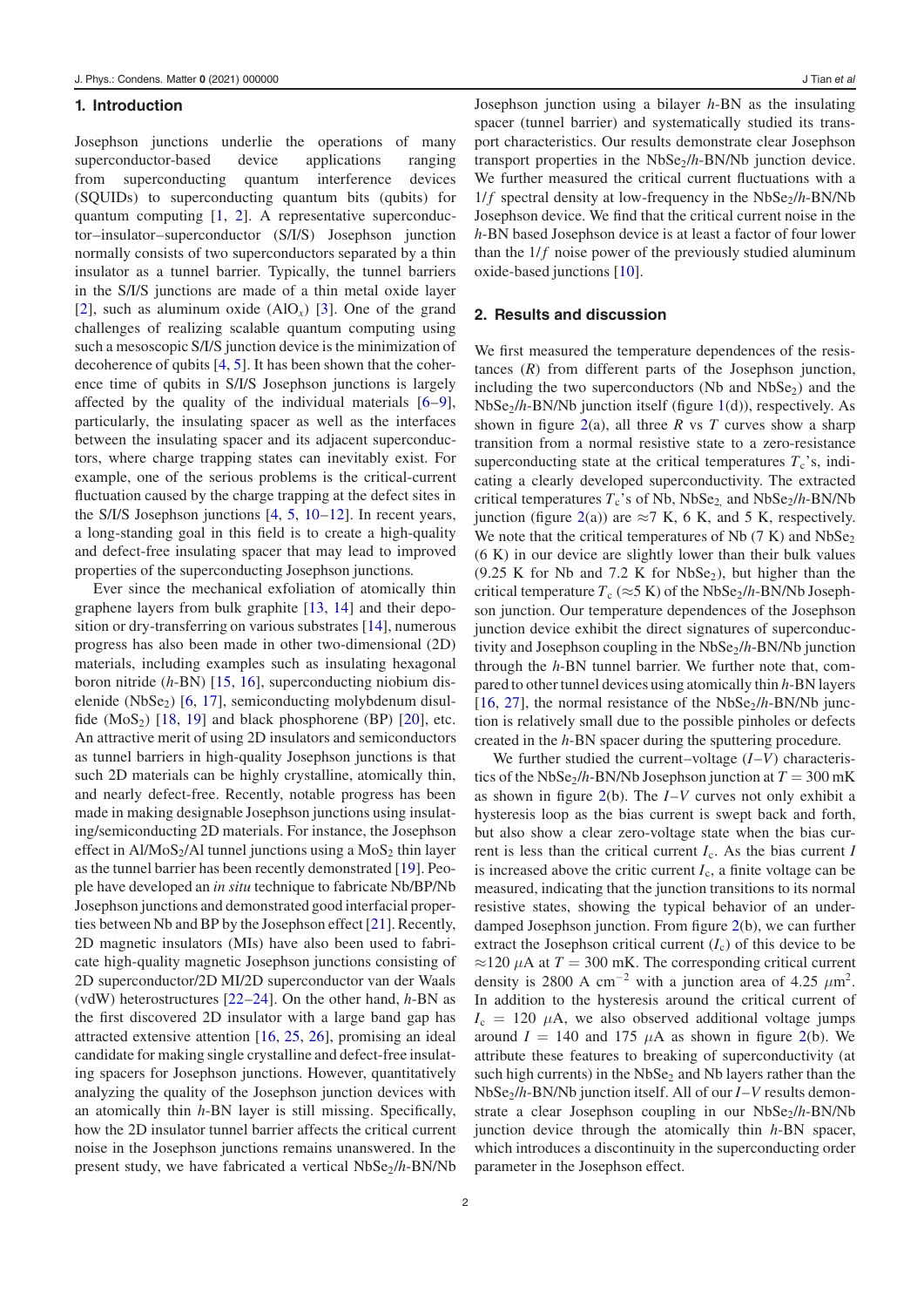<span id="page-3-0"></span>

**Figure 1.** A vertical NbSe<sub>2</sub>/h-BN/Nb Josephson junction. (a) Schematic illustration of a vertical NbSe2/*h*-BN/Nb Josephson junction using a bilayer *h*-BN as the spacer (tunnel barrier). (b)–(d) Device fabrication process of the vertical NbSe<sub>2</sub>/h-BN/Nb Josephson junction. (b) A  $NbSe<sub>2</sub>$  thin flake with thickness of 15 nm exfoliated on a  $Si/SiO<sub>2</sub>$  substrate. (c) Four Ti/Au contacts fabricated on the NbSe<sub>2</sub> thin flake. (d) The final device of the  $NbSe<sub>2</sub>/h-BN/Nb$ Josephson junction after dry-transferring a thin *h*-BN layer on top of the NbSe<sub>2</sub> thin flake and followed by sputtering a Nb top electrode, with a junction area of 4.25  $\mu$ m<sup>2</sup>. The white dashed line highlights the perimeter of the *h*-BN thin flake. The thickness of the *h*-BN flake is ≈1 nm.

We also examined another hallmark of the Josephson effect, the Fraunhofer effect, in the NbSe<sub>2</sub>/h-BN/Nb junction. It is known that the application of a magnetic field in the junction plane of a Josephson junction induces a gradient in the phase difference between the superconductors, thereby inducing a variation in the critical current  $I_c$  (which is driven by the phase difference). In our measurements, an in-plane magnetic field was applied along the long diagonal direction of the bottom  $NbSe<sub>2</sub>$  layer (figure [1\(](#page-3-0)b)). The in-plane magnetic field dependence of the  $I-V$  curve measured at  $T = 1.4$  K is shown in figure [3.](#page-4-1) The critical current  $I_c$  exhibits an approximately periodical modulation by the applied magnetic field. We further extracted a periodicity  $H_0 \approx 50$  mT from the Fraunhoferlike diffraction pattern (figure [3\)](#page-4-1). Theoretically, based on the device geometry of our device, we can estimate the expected periodicity  $H_0$  (= $\Phi_0/[W(d_t + \lambda_L + \lambda'_L)])$  = 13.5 mT, which is the magnetic field corresponding to a flux quantum  $\Phi_0 =$ *h*/2*e* threading the junction cross section area  $A = W(d_t + \lambda_L)$  $+ \lambda'_{\rm L}$ ) = 0.153  $\mu$ m<sup>2</sup>. Here, *W* = 3.4  $\mu$ m is defined by the width of the bottom electrode (NbSe<sub>2</sub>),  $d_t = 1$  nm is the thickness of the *h*-BN, and  $\lambda_L = 39$  nm and  $\lambda_L = 5$  nm are the London penetration depths (in the direction perpendicular to the sample surface) of bulk Nb  $[28]$  and NbSe<sub>2</sub>  $[29]$ , respectively. We find that the measured periodicity  $H_0$  ( $\approx$ 50 mT) from the Josephson effect is  $\approx$ 3.7 times larger than the theoretically calculated periodicity based on our device geometry and London penetration depths estimated from the bulk values. We speculate that the extended periodicity  $H_0$  observed in our NbSe<sub>2</sub>/h-BN/Nb device can be caused by several factors: for instance, (1) the effective width of the Josephson junction can be shorter than the sample width  $(3.4 \mu m)$ ; (2) the London penetration depths of the two superconductors are highly dependent on their growth conditions and can be significantly different from the reported bulk values that we used in our estimations. If the width of the junction is fixed to 3.4  $\mu$ m, the sum

of London penetration depths ( $\lambda_L + \lambda'_{L}$ ) of the two superconductors based on the actual  $H_0$  is expected to be  $\approx$ 11 nm only. We further find that the observed  $I_c$  modulation can be fitted to an expected expression of the Josephson junction Fraunhofer pattern  $I_c(H) = I_c(0)$  $\frac{\sin \frac{\pi H}{H_0}}{\frac{\pi H}{H_0}}$ where  $I_c(0) = 120 \mu A$  is the critical current at zero magnetic field. As shown in figure [3,](#page-4-1) this fitting curve matches reasonably well with the contour of the measured pattern. In addition, the observed single-slit interference-like dependence of  $I_c$  on the magnetic field further confirms that the supercurrent of our NbSe<sub>2</sub>/h-BN/Nb junction originates from the Josephson effect through the *h*-BN tunnel barrier, rather than any direct shorting between the Nb and NbSe<sub>2</sub> superconductors.

In a conventional S/I/S Josephson junction, fluctuating conduction channels cause the  $I_c$  to fluctuate with a  $1/f$  power spectrum  $S_{I_c} = S_{I_c}^* (1 \text{ Hz}) / f$ . It has been suggested that the critical current noise is dominated by microscopic defects in the amorphous insulating barrier of the junction or at the disordered metal–insulator interface. In a superconducting qubit, any fluctuation in  $I_c$  modulates the energy level separation between the qubit 0 and 1 states; therefore low-frequency  $I_c$ noise is a potential source of qubit dephasing. These fluctuations also limit the sensitivity of Josephson devices such as SQUID magnetometers. Previous studies have found critical current noise  $S_{I_c}^*$  (1 Hz) =  $(10^{-6}I_c)^2$  for 100  $\mu$ m<sup>2</sup> conventional (AlO<sub>x</sub> based) junctions at 4 K; moreover,  $S_{I_0}^*$  (1 Hz)  $/I_c^2$ scales inversely with junction area and as the square of temperature [\[10](#page-5-10)[–12\]](#page-5-11).

We have performed the  $I_c$  noise characterization on the NbSe/*h*-BN/Nb Josephson junction at *T* = 3 K. In the experiment, the NbSe/*h*-BN/Nb junction was voltage biased and a separate dc SQUID circuit was used to monitor the current through the junction. The representative noise spectrum is presented in figure [4.](#page-4-2) We measured a current noise amplitude at 1 Hz of 20 pA Hz−1/2 A−<sup>1</sup> in the NbSe2/*h*-BN/Nb Josephson junction with a lateral junction area of 4.25  $\mu$ m<sup>2</sup>. Separate tests reveal that this noise is dominated by the noise of the measurement system and, thus, this result represents only an upper bound on the critical current noise of the junction. We note that, such an upper limit, though, is already a factor of 4 lower than that in the conventional oxide-based Josephson junctions (after proper scaling of junction's critical current, area, and temperature) [\[10–](#page-5-10)[12\]](#page-5-11). Thus, our result demonstrates the strong promise of *h*-BN as an improved tunnel barrier for Josephson quantum devices and qubit applications. We note that, in order to circumvent the noise contribution of the readout circuit and access the true intrinsic noise of the *h*-BN junction, one may further decrease the area of the *h*-BN junction in order to enhance the magnitude of fluctuating conductance channels relative to the overall junction conductance. We further note that in our current devices, defects or pinholes may be created in the *h*-BN during Nb sputtering. It is expected that the defects and the noise of the *h*-BN-based Josephson junction can be further reduced by replacing the Nb contact with a 2D superconductor layer to form an all-vdW Josephson junction, where clean interfaces in the Josephson junctions may be achieved.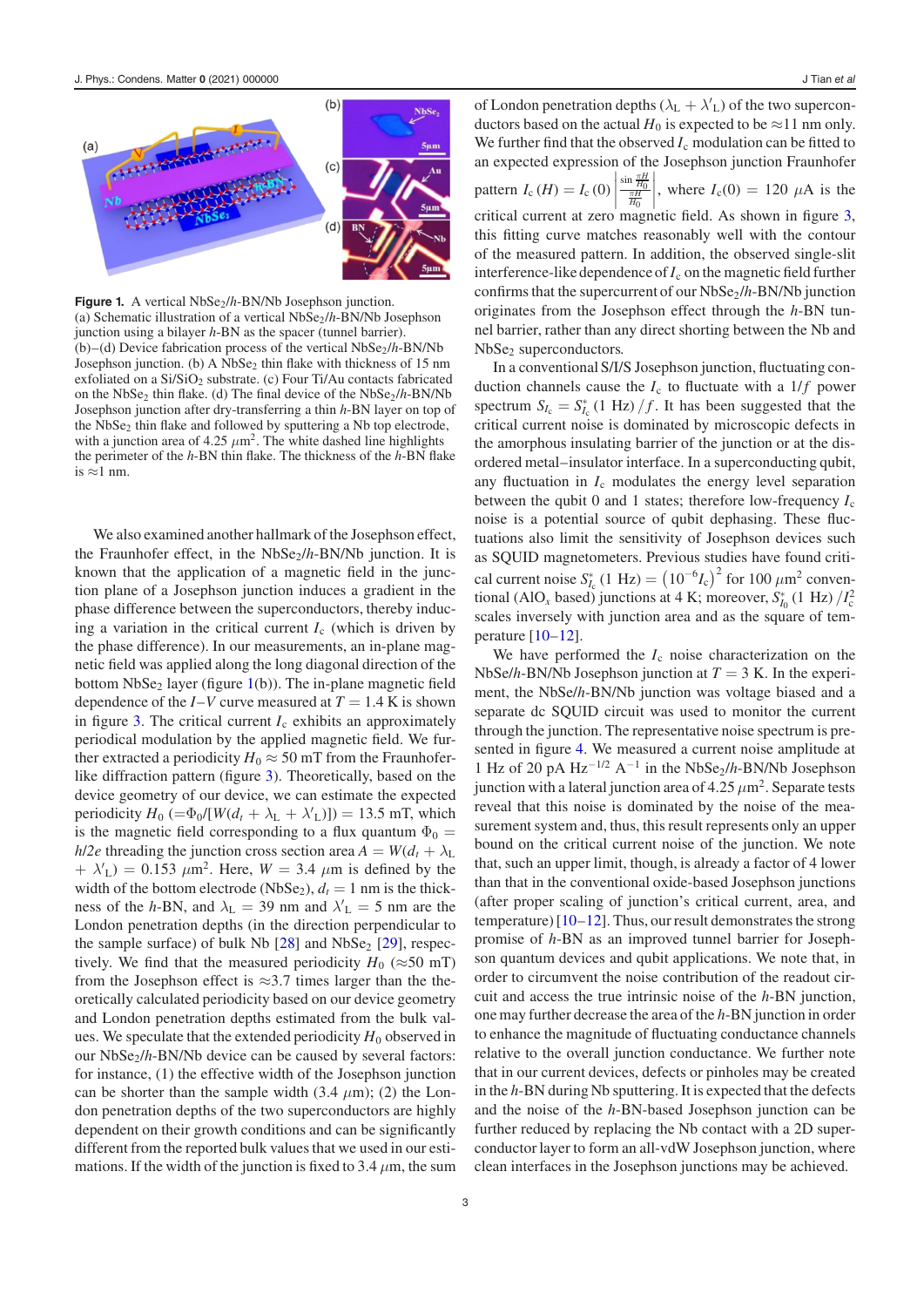<span id="page-4-0"></span>

**Figure 2.** Electrical characterization of superconductivity in the NbSe<sub>2</sub>/h-BN/Nb Josephson junction: (a) resistance (*R*) vs temperature (*T*) measured on Nb, NbSe<sub>2</sub>, and the NbSe<sub>2</sub>/h-BN/Nb junction, respectively. (b) Current–voltage (*I*–*V*) curves of the NbSe<sub>2</sub>/h-BN/Nb Josephson junction measured by sweeping the bias current at  $T = 300$  mK, featuring a superconducting critical current  $I_c = 120 \mu A$ . Arrows indicate the sweep directions of the current.

<span id="page-4-1"></span>

**Figure 3.** Measurement of Fraunhofer pattern in the NbSe2/*h*-BN/Nb Josephson junction. Color plot of d*V*/d*I* as a function of the bias current *I* and in-plane magnetic fields at  $T =$ 1.4 K, showing a characteristic Fraunhofer-like diffraction pattern with fitting (solid line).

<span id="page-4-2"></span>

**Figure 4.** The critical current noise spectra of the  $NbSe<sub>2</sub>/h-BN/Nb$ Josephson junction measured at  $T = 3$  K. The system noise floor is dominated by the noise of the SQUID-based measurement circuit used to monitor the critical current fluctuations and thus represents an upper limit on the actual critical current noise of the *h*-BN-based junction.

#### **3. Conclusion**

In conclusion, we have fabricated a vertical S/I/S Josephson junction device using a single-crystalline *h*-BN layer as the insulating spacer between two superconductors  $(NbSe<sub>2</sub>$  and Nb). Through the transport studies, we have observed well developed Josephson effect in the NbSe<sub>2</sub>/h-BN/Nb junction device. We further demonstrated that, by using the single crystalline *h*-BN in the S/I/S Josephson junction, the critical current noise of the device is at least a factor of 4 lower than the  $1/f$  noise power of the previously studied aluminum oxidebased Josephson junctions. Our results pave a possible way to reduce the noise and improve the sensitivity of SQUID magnetometers, as well as to extend the coherence time of Josephson junctions-based qubits for quantum computing applications.

#### **4. Methods**

#### 4.1. Device fabrication

We fabricated the NbSe<sub>2</sub>/h-BN/Nb Josephson junctions incorporating a single-crystalline *h*-BN spacer and two superconductors (NbSe<sub>2</sub>, which is a 2D/vdW superconductor, and Nb). The  $NbSe<sub>2</sub>$  thin flakes (10 nm to 30 nm) were mechanically exfoliated from a 2H-NbSe<sub>2</sub> bulk crystal ( $T_c \approx 7.2$  K) and transferred on a  $SiO<sub>2</sub>$  (300 nm)/Si (heavily doped) substrate (figure  $1(b)$  $1(b)$ ). To prevent surface oxidation of the NbSe<sub>2</sub> layer, a layer of polymethyl methacrylate (PMMA) e-beam resist was immediately spin-coated on the substrate. Then, a few windows were opened in the PMMA layer using the standard ebeam lithography. Four Ti/Au (10 nm/60 nm) metal contacts (figure  $1(c)$  $1(c)$ ) were deposited on the NbSe<sub>2</sub> flake using an ebeam evaporator. To prepare the *h*-BN tunnel barrier (typically ≈1–2 nm-thick, characterized by atomic force microscopy and optical microscopy), we exfoliated the atomically thin layer from the *h*-BN bulk crystals (HQ graphene) on another SiO<sub>2</sub> (100 nm)/Si substrate. After the lift-off step of the  $NbSe<sub>2</sub>$ device fabrication, the selected *h*-BN flake was transferred on top of the  $NbSe<sub>2</sub>$  flake using a dry-transfer technique (figures  $1(c)$  $1(c)$  and (d)) [\[30\]](#page-6-1). To minimize the possible surface oxidation of the NbSe<sub>2</sub> layer, the whole transfer process was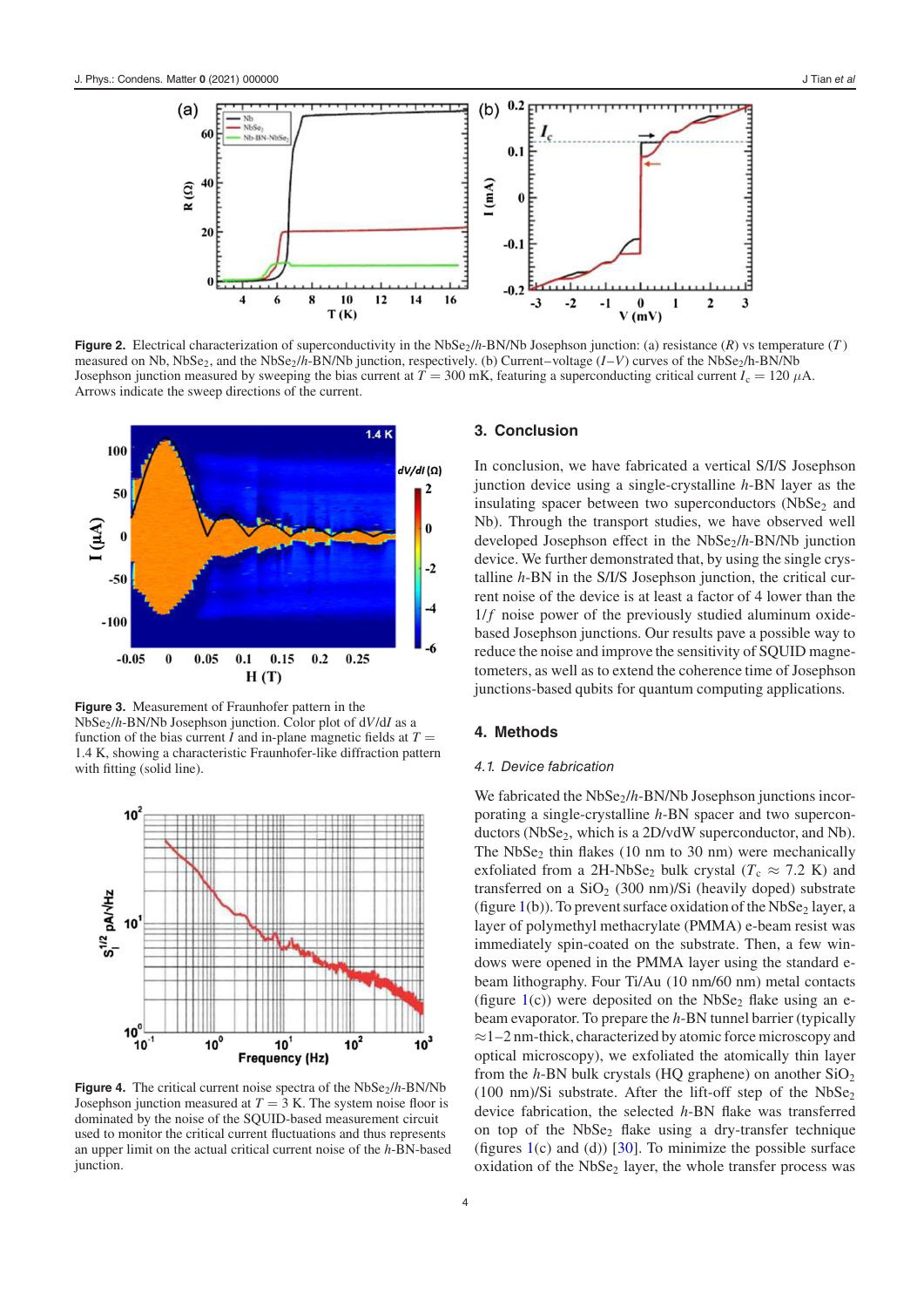limited to 30 min. Finally, the top superconductor Nb (80 nm thick) was made by another round of e-beam lithography and followed by sputter deposition. The final NbSe<sub>2</sub>/h-BN/Nb Josephson device is shown in figure [1\(](#page-3-0)d).

#### 4.2. Device characterization

To study the transport characteristics of the NbSe2/*h*-BN/Nb Josephson junction, the device (NbSe<sub>2</sub>  $\approx$  15 nm; Nb  $\approx$  80 nm) was cooled in a variable temperature insert with a base temperature of  $T = 1.5$  K or a He-3 cryostat with a base temperature of  $T = 300$  mK. All the resistance measurements were using a typical four-terminal configuration. We characterized the temperature dependences of the resistances from different parts of the NbSe<sub>2</sub>/h-BN/Nb Josephson junction. We further measured the *I*–*V* characteristics of the Josephson junction. The measurement circuit lines used for the *I*–*V* characterizations were electrically filtered by two-stage low-pass RC filters, with a cutoff frequency of  $\approx$ 10 kHz, in combination with another set of RC filters and  $\pi$ -type low-pass LC filters with a cutoff frequency of 10 MHz at room temperature. To further measure the critical current noise, the devices were cooled to 3 K using a pulse tube cooler (which is part of an adiabatic demagnetization refrigerator system). The NbSe<sub>2</sub>/h-BN/Nb Josephson junction was voltage biased and fluctuations in the critical current were measured by an auxiliary Nb-AlO*x*-Nb SQUID [\[31\]](#page-6-2). Here, the integrated input coil of the readout SQUID was wired in series with the NbSe<sub>2</sub>/h-BN/Nb junction and the readout SQUID was operated in a flux-locked loop with flux modulation at 100 kHz. The noise floor was dominated by the added noise of the measurement system, so we are only able to set an upper bound on the critical current noise of the Josephson junction.

#### **Acknowledgments**

We acknowledge valuable discussions with C C Yu and experimental help from L Rokhinson. We acknowledge partial support during various stages of the work from DARPA MESO program (Award N66001-11-1-4107), NSF (Award EFMA-1641101), and JSPS Kakenhi (18H03858). JT also acknowledges DOE, Office of Basic Energy Sciences, Division of Materials Sciences and Engineering for financial support under Award DE-SC0021281. YPC also acknowledges support from DOE, Office of Science through the Quantum Science Center (QSC), a National Quantum Information Science Research Center. JT and YPC acknowledge support from the U.S. Department of Commerce, National Institute of Standards and Technology under the financial assistance award 70NANB12H184. The authors thank C-I Liu, G Fitzpatrick, A L Levy, E C Benck, and the NIST Editorial Review Board for assistance with the internal NIST review process. Commercial equipment, instruments, and materials are identified in this paper in order to specify the experimental procedure adequately. Such identification is not intended to imply recommendation or endorsement by the National Institute of Standards and Technology or the United States government, nor is it intended to imply that the materials or equipment identified are necessarily the best available for the purpose. **[Q6](#page-0-5)**

#### <span id="page-5-0"></span>**Data availability statement**

The data that support the findings of this study are available upon reasonable request from the authors.

#### **ORCID iDs**

Jifa Tian <https://orcid.org/0000-0003-2921-470X> Albert F Rigo[si](https://orcid.org/0000-0001-5677-8637) **<https://orcid.org/0000-0002-8189-3829>** R McDermott <https://orcid.org/0000-0001-5677-8637>

#### **References**

- <span id="page-5-3"></span>[1] Makhlin Y, Schön G and Shnirman A 2001 *Rev. Mod. Phys.* **[73](https://doi.org/10.1103/revmodphys.73.357)** [357–400](https://doi.org/10.1103/revmodphys.73.357)
- <span id="page-5-4"></span>[2] Clarke J and Wilhelm F K 2008 *Nature* **[453](https://doi.org/10.1038/nature07128)** [1031](https://doi.org/10.1038/nature07128)
- <span id="page-5-5"></span>[3] Schulze H, Behr R, Müller F and Niemeyer J 1998 *Appl. Phys. Lett.* **[73](https://doi.org/10.1063/1.122064)** [996–8](https://doi.org/10.1063/1.122064)
- <span id="page-5-6"></span>[4] van Harlingen D J, Robertson T L, Plourde B L T, Reichardt P A, Crane T A and Clarke J 2004 *Phys. Rev.* B **[70](https://doi.org/10.1103/physrevb.70.064517)** [064517](https://doi.org/10.1103/physrevb.70.064517)
- <span id="page-5-7"></span>[5] Ansari M H and Wilhelm F K 2011 *Phys. Rev.* B **[84](https://doi.org/10.1103/physrevb.84.235102)** [235102](https://doi.org/10.1103/physrevb.84.235102)
- <span id="page-5-8"></span>[6] Xi X, Zhao L, Wang Z, Berger H, Forró L, Shan J and Mak K F 2015 *Nat. Nanotechnol.* **[10](https://doi.org/10.1038/nnano.2015.143)** [765](https://doi.org/10.1038/nnano.2015.143)
- [7] McDermott R 2009 *IEEE Trans. Appl. Supercond.* **[19](https://doi.org/10.1109/tasc.2008.2012255)** [2–13](https://doi.org/10.1109/tasc.2008.2012255)
- [8] Oliver W D and Welander P B 2013 *MRS Bull.* **[38](https://doi.org/10.1557/mrs.2013.229)** [816–25](https://doi.org/10.1557/mrs.2013.229)
- <span id="page-5-9"></span>[9] Zeng L J, Nik S, Greibe T, Krantz P, Wilson C M, Delsing P and Olsson E 2015 *J. Phys. D: Appl. Phys.* **[48](https://doi.org/10.1088/0022-3727/48/39/395308)** [395308](https://doi.org/10.1088/0022-3727/48/39/395308)
- <span id="page-5-10"></span>[10] Nugroho C D, Orlyanchik V and van Harlingen D J 2013 *Appl. Phys. Lett.* **[102](https://doi.org/10.1063/1.4801521)** [142602](https://doi.org/10.1063/1.4801521)
- [11] Mück M, Korn M, Mugford C G A, Kycia J B and Clarke J 2005 *Appl. Phys. Lett.* **[86](https://doi.org/10.1063/1.1846157)** [012510](https://doi.org/10.1063/1.1846157)
- <span id="page-5-11"></span>[12] Eroms J, van Schaarenburg L C, Driessen E F C, Plantenberg J H, Huizinga C M, Schouten R N, Verbruggen A H, Harmans C J P M and Mooij J E 2006 *Appl. Phys. Lett.* **[89](https://doi.org/10.1063/1.2357010)** [122516](https://doi.org/10.1063/1.2357010)
- <span id="page-5-12"></span>[13] Novoselov K S, Geim A K, Morozov S V, Jiang D, Zhang Y, Dubonos S V, Grigorieva I V and Firsov A A 2004 *Science* **306** 666–9 **[Q7](#page-0-6)**
- <span id="page-5-13"></span><span id="page-5-1"></span>[14] Novoselov K S, Mishchenko A, Carvalho A and Castro Neto A H 2016 *Science* **[353](https://doi.org/10.1126/science.aac9439)** [aac9439](https://doi.org/10.1126/science.aac9439)
- <span id="page-5-14"></span>[15] Dean C R *et al* 2010 *Nat. Nanotechnol.* **[5](https://doi.org/10.1038/nnano.2010.172)** [722](https://doi.org/10.1038/nnano.2010.172)
- <span id="page-5-15"></span>[16] Britnell L *et al* 2012 *Nano Lett.* **[12](https://doi.org/10.1021/nl3002205)** [1707–10](https://doi.org/10.1021/nl3002205) **[Q8](#page-0-7)**
- <span id="page-5-16"></span><span id="page-5-2"></span>[17] Yabuki N, Moriya R, Arai M, Sata Y, Morikawa S, Masubuchi S and Machida T 2016 *Nat. Commun.* **[7](https://doi.org/10.1038/ncomms10616)** [10616](https://doi.org/10.1038/ncomms10616)
- <span id="page-5-17"></span>[18] Radisavljevic B, Radenovic A, Brivio J, Giacometti V and Kis A 2011 *Nat. Nanotechnol.* **[6](https://doi.org/10.1038/nnano.2010.279)** [147–50](https://doi.org/10.1038/nnano.2010.279)
- <span id="page-5-18"></span>[19] Lee K-H *et al* 2019 *Nano Lett.* **[19](https://doi.org/10.1021/acs.nanolett.9b03886)** [8287–93](https://doi.org/10.1021/acs.nanolett.9b03886)
- <span id="page-5-19"></span>[20] Li L, Yu Y, Ye G J, Ge Q, Ou X, Wu H, Feng D, Chen X H and Zhang Y 2014 *Nat. Nanotechnol.* **[9](https://doi.org/10.1038/nnano.2014.35)** [372–7](https://doi.org/10.1038/nnano.2014.35)
- <span id="page-5-20"></span>[21] Chen W *et al* 2019 *Supercond. Sci. Technol.* **[32](https://doi.org/10.1088/1361-6668/ab3dc7)** [115005](https://doi.org/10.1088/1361-6668/ab3dc7)
- <span id="page-5-21"></span>[22] Idzuchi H *et al* 2020 arXiv[:2012.14969](https://arxiv.org/abs/2012.14969)
- [23] Kang K, Jiang S, Berger H, Watanabe K, Taniguchi T, Forró L, Shan J and Mak K F 2021 arXiv[:2101.01327](https://arxiv.org/abs/2101.01327)
- <span id="page-5-22"></span>[24] Ai L *et al* 2021 arXiv[:2101.04323](https://arxiv.org/abs/2101.04323)
- <span id="page-5-23"></span>[25] Kamalakar M V, Dankert A, Bergsten J, Ive T and Dash S P 2014 *Sci. Rep.* **[4](https://doi.org/10.1038/srep06146)** [6146](https://doi.org/10.1038/srep06146)
- <span id="page-5-24"></span>[26] Fu W, Makk P, Maurand R, Bräuninger M and Schönenberger C 2014 *J. Appl. Phys.* **[116](https://doi.org/10.1063/1.4893578)** [074306](https://doi.org/10.1063/1.4893578)
- <span id="page-5-26"></span><span id="page-5-25"></span>[27] Dankert A, Venkata Kamalakar M, Wajid A, Patel R S and Dash S P 2015 *Nano Res.* **[8](https://doi.org/10.1007/s12274-014-0627-4)** [1357–64](https://doi.org/10.1007/s12274-014-0627-4)